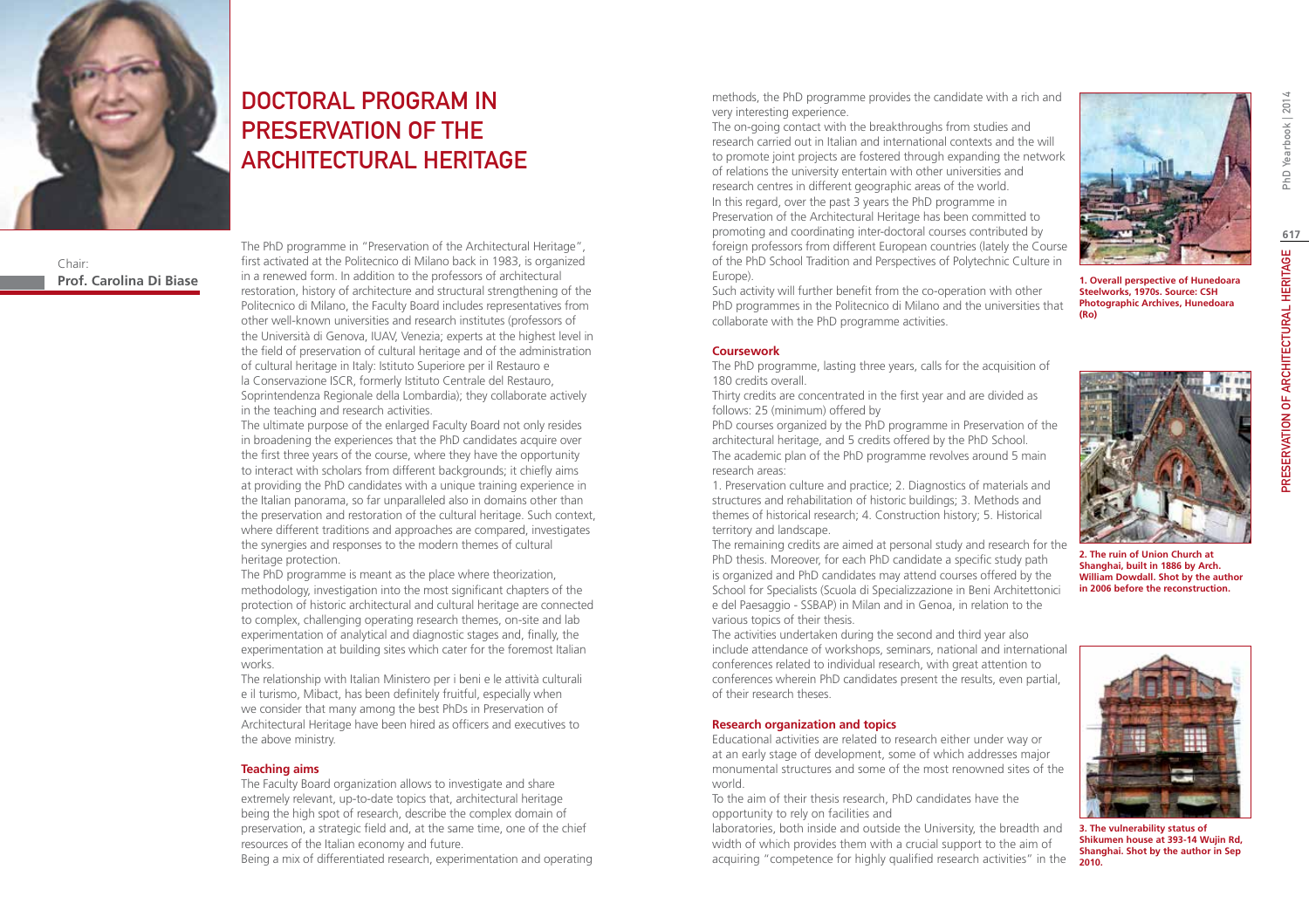domain of cultural heritage protection. In this connection, the PhD programme deems to carry on the long - standing collaboration with the ICVBC-CNR (the Institute for the Preservation and Enhancement of Cultural Heritage) "Gino Bozza" Unit, Milan, and the CNR-Isac (Institute of Sciences of Atmosphere and Climate) of Padua. As for the thesis research, candidates thus have the opportunity to address and investigate in-depth the wide-ranging themes connected to heritage knowledge and preservation broadly meant, such as advanced methods of investigation; knowledge management and preservation processes applied to historic buildings tradition; twentieth-century heritage and cultural landscapes, as in the thesis dealing with historical event and destiny of Hunedoara plants, in Romania (figure 1), or in that of "Energy" technological landscape in Valtellina, committed by A2A Energia.

This aspect increases the technical aspects, and will make PhD immediately competitive at the European level.

The multi-disciplinary nature of the doctoral

courses, encouraged in the framework of the PhD programme since its establishment, equally values the fundamental contribution of historical research a longside its methods (see the thesis on "blue and red wall" buildings in Shanghai, China. figures 2, 3); at the same time it features innovative, pioneering themes: research about the energy response of buildings targeted to the reuse of existing technical systems and to reducing the impact of new systems which, since long, have been extensively addressed by the PhD programme and at the heart of an International exchange with European universities and research labs; the research about BIM technologies applied to architectural heritage, as evidenced by "Building Information Modelling for the current architectural heritage (Albergo dei Poveri, Genoa), or the studies carried about the seismic vulnerability of buildings, which will be keyed to investigating the cognitive methods underlying the "Guidelines for the assessment and reduction of the seismic hazard the cultural heritage" (Ministerial Circular n.26 of 2nd October 2010, D.P.C.M. 9th February").

### Advisory Board

Giovanna ALESSANDRINI, Past Director of Research Centre ICVBC – CNR Unità di Milano "Gino Bozza"

Francisco BARATA FERNANDES, Facultade de Arquitectura - Universidade do Porto (in charge of the course Advanced Studies in Architectural Heritage and of the namesake PhD programme)

Luigia BINDA, Politecnico di Milano, expert in Rehabilitation of historic buildings

Dario CAMUFFO, Past Director of Research CNR ISAC Padua (Expert in Climatic change, Environmental history, Italian and European Standardization)

Javier GALLEGO ROCA, Catedrático de Restauración Arquitectónica, ETSA, Universidad de Granada

Franz GRAF, EPFL Lausanne (Laboratoire TSAM, Techniques et Sauvegarde de l'Architecture Moderne) and Accademia di Architettura , Mendrisio, professor of Construction and T echnologies of Twentieth - century architecture

Andrè GUILLERME, CNAM - Conservatoire national des arts et métiers, Paris (École Doctorale 'Abbé Grégoire' – Patrimoine)

Rob P.J. VAN HEES, University of Technology, Delft (Chair of Building Conservation, senior scientist in the Building Materials department at TNO)

## Doctoral Program Board

Carolina DI BIASE (Head), Full Professor – Architectural Restoration (Politecnico di Milano)

Claudio CHESI (Vice coordinator), Full Professor – Structural mechanics (Politecnico di Milano)

Maurizio BORIANI, Full Professor – Architectural and urban restoration (Politecnico di Milano)

Paolo CARPEGGIANI, Full Professor – History of Architecture (Politecnico di Milano)

Maria Antonietta CRIPPA, Full Professor – History of Architecture (Politecnico di Milano)

Alberto GRIMOLDI, Full Professor, Head of the Specialization School of Architectural Heritage and Landscape (Politecnico di Milano)

Lorenzo JURINA, Associate Professor – Structural mechanics (Politecnico di Milano)

Serena PESENTI, Associate Professor - Architectural Restoration (Politecnico di Milano)

Ornella SELVAFOLTA, Full Professor - History of Architecture (Politecnico di Milano)

Eugenio VASSALLO, Full Professor - Architectural Restoration (IUAV, Venezia)

Paolo FACCIO, Associate Professor - Rehabilitation of Historic Buildings (IUAV, Venezia) Stefano MUSSO, Full Professor - Head of the Specialization School for Architectural Heritage and Landscape (Università di Genova)

Giovanna FRANCO, Associate Professor – Renovation technologies (Università di Genova) Gisella CAPPONI, Head of the Istituto Superiore per la Conservazione e il Restauro ISCR (formerly Istituto Centrale del Restauro) Rome

Barbara DAVIDDE, Archaeologist on behalf of the Ministry for Cultural Heritage and Head of the Underwater Archaeology Unit at ISCR

Giulio MIRABELLA ROBERTI, Associate Professor, Università degli Studi of Bergamo –Strenghening and Rehabilitation of Historical Buildings (Università degli Studi di Bergamo )

Marco PRETELLI, Associate Professor - Università degli Studi "Alma Mater" of Bologna – Architectural Restoration (Università degli Studi "Alma Mater" di Bologna)

Marica FORNI, R.Conf. – Assistant Professor - History of Architecture (Politecnico di Milano)

Antonella E. SAISI, Assistant Professor - Diagnostics of Historic Buildings(Politecnico di Milano)

Cristina TEDESCHI, Assistant Professor – Referring Professor of the Material test Laboratory

– section "Historic Buildings Materials – Diagnostic, monitoring and investigation on materials for historical buildings end cultural heritage" (Politecnico di Milano)

Amedeo BELLINI, Professor Emeritus – Architectural Restoration (Politecnico di Milano)

Pietro MARANI, Full Professor - History of Art (Politecnico di Milano)

Caterina BON VALSASSINA, Regional Head of Architectural Heritage and Landscape of Lombardy;

Laura MORO, Head of the Central Institute for the Directory of the Cultural Heritage Ministry

Andrea ALBERTI, Head of the Department of Architectural Heritage and Landscape for the territories of Brescia, Cremona and Mantua.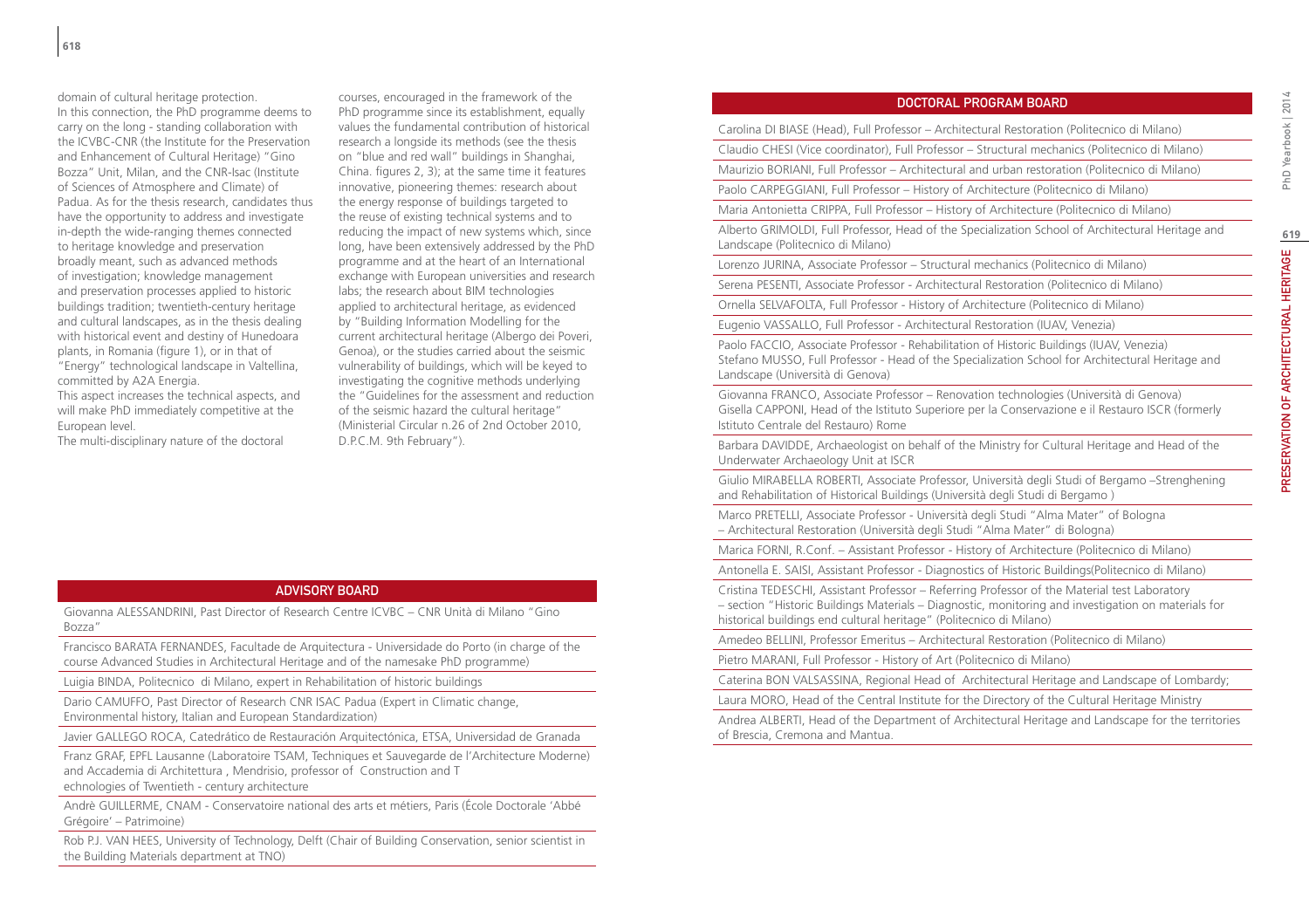# THE BLUE AND THE RED. THE PLAIN BRICK WALL IN ARCHITECTURAL HERITAGE OF SHANGHAI 1866 - 1929

## **Shu Changxue -** Supervisor: **Prof. Carolina Di Biase**

The research focuses on Shanghai's historical buildings of which the plain brick wall is constituted of both blue brick and red brick. They are lost in translation and transformation in the rapid and massive redevelopment nowadays. Thereupon the dissertation argues that this sort of duotone plain brick wall is a specific built heritage in Shanghai, their historic value, documentary value, and age value are disregarded but actually retained in the existent architectural evidence, with the inevitable deterioration continuously added. The disregard is ascribed to both the problematic "conservation" at Shanghai and the inadequate historical studies on the architecture, which is a first step in organizing the issues and the present state of knowledge on the matter. It starts with the status quo of such heritage through an investigation of the historical architectures and areas. Their situation displayed in the space of Shanghai City and in the space of Shanghai's protection system involves the laws, policies, and the administrative service of cultural heritage in China at different levels, as well as the recent history of the development. It thus clarifies the official tools and the problems in the protection system in terms of such heritage. The Chinese



**1. The first high form of duotone brickwork architecture, Holy Trinity Church at Shanghai, 1869, by Sir Gilbert Scott (1811-1878) and William Kidner (1844- 1900). (the photograph of the architecture in: Chen, Congzhou, Zhang, Ming (eds), Shanghai jindai jianzhushi gao, 1988, p.89)**

concept on protection and the way of intervention made to such historical architecture are also examined. Furthermore, the scholarly changing vision is explored through an overall review of the historiography upon such architecture, revealing the hidden ideas and views that have influenced the fate of such buildings. The historical study centres on rediscovering the abovementioned values and the continuities embedded in such historic buildings in different levels of urban, architecture, technology and material. Particular attention is paid to the contexts. It also explores the historical contexts. It is assumed that the Victorian architects and architectures from UK are the primary sources of such dichromatic language of architecture. For this assumption

the research explores the links between the British culture in Victorian architecture and the contemporary buildings erected at Shanghai. These links are excavated mainly through the British architects and their ideas, the extension of the Victorian space, and the Victorian architectures in building Shanghai during 1866-1929. The research explores at different levels how the language of constructional bichrome was imported, localized, and diffused in Shanghai through the architectures across cultures and countries in the dynamic translation and the adaptation of the language embedded in the specific models of architecture through different approaches, with the contribution from the native clients, builders, and

### artisans also.

The architectural evidence has interwoven the tangible material substance and the technology. Based on a comparative literature review across cultures and countries, it explores the western sources of the Chinese technique publications related to the object architectures, including their links and lacunas. Based on a multidisciplinary research and the field investigation, it rediscovers both the continuity and the decay of the long-term tradition of Chinese blue brick and the solid constructing system of Chinese architecture testified by and documented in the duotone plain brick walls. Moreover, it rediscovers the other reasons of the arrival and the prevailing use of the western red brick in building the international Shanghai. It rediscovers how the modern brick materials and the localized Victorian techniques determined the forms in those dichromatic architectures and how they favoured the decay of the Chinese architectural tradition. Thereupon, it argues for the fact that the foreign language of constructional polychromy was embedded in local culture of architecture due to the interactions and the transmission of knowledge and technology, which is proved by the craftsmanship presented in those walls through a



**2. The brickworks in technique books, comparing the English source and the Chinese one. (in: C. F. Mitchell's Building Construction and Drawing, 1888, and The Builder, Shanghai, Nov-Dec 1935.)**



**3. The change of brickmaking: the fabrication of traditional blue brick and the modern industry at Shanghai. (presented in Tian gong kai wu (1st ed. 1637), and The Builder, Shanghai, Apr-May 1935)**

comparative reading between the western source and the Chinese source, and between the textual evidence and the architectural evidence. Besides, it re-defines the prevalent terms "blue brick" and "red brick" based on the changing industry of brickmaking, and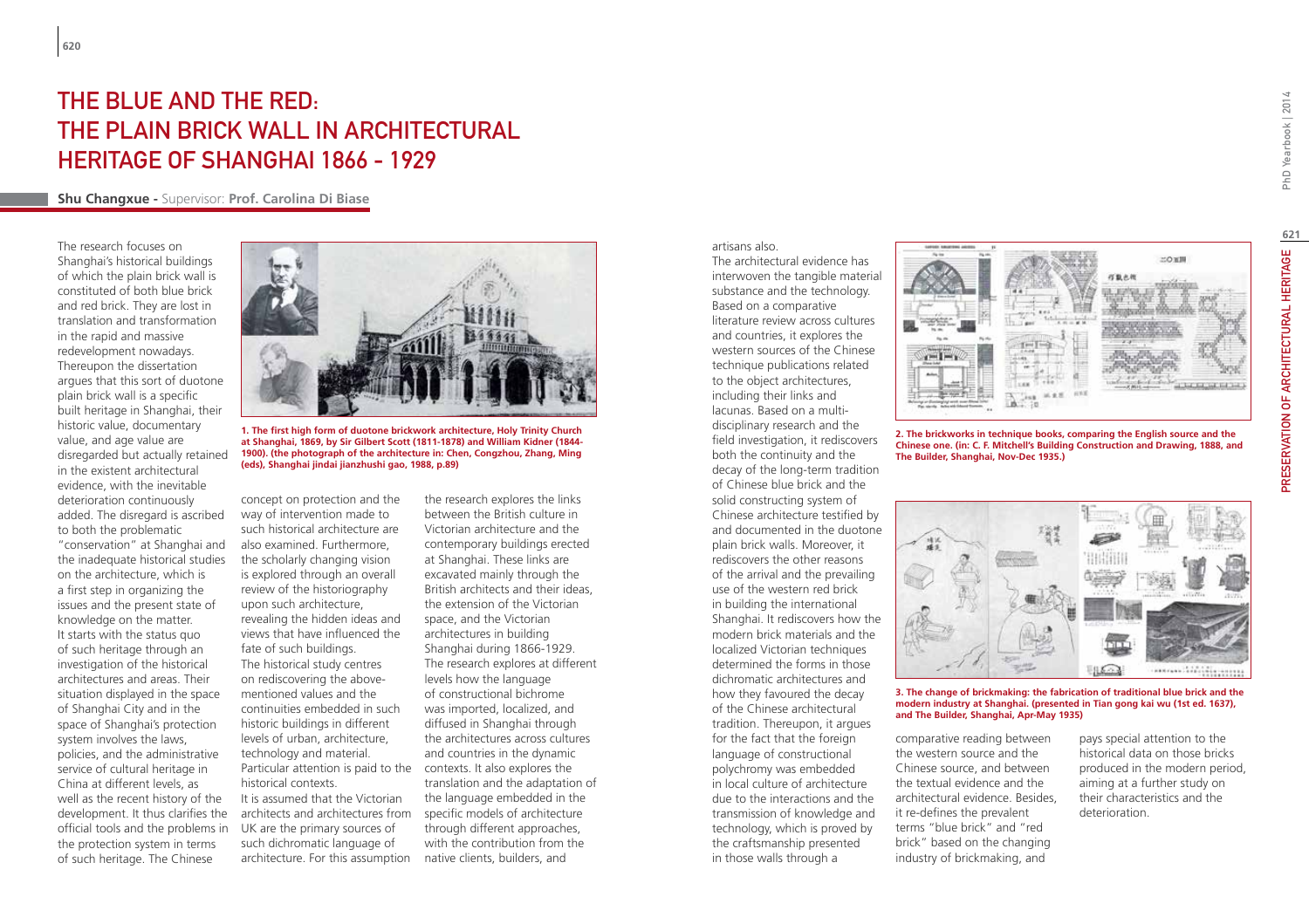## Architectural Heritage Protection System in Chile: Sustainability and Opportunity for the Future of the Past

## **Oana Cristian Tiganea -** Supervisor: **Carolina Di Biase**

During the last 20 years the derelict industrial structures, especially from the field of heavy industries, became a common feature for the entire Romanian territory in a context of general deindustrialisation and globalisation. Of great impact are the frequency with which these derelict industries can be found and their fast pace of decay and disappearance. Indeed, their territorial diffusion is linked with the 1945 - 89 Socialist hyper-industrialisation process that marked Romanian passage from agricultural to industrial based economy, in an overall post-war context dominated by the rise of the Communist political power in central-eastern Europe. Moreover, during the years of Communism in Romania (1945 – 89), the industry, and metallurgy in a more particular way, attracted the direct involvement of the Socialist State, something that became a common feature for the entire Soviet Bloc. One such example is the case study of Hunedoara, positioned in south-west Transylvania and representing a landmark for both Hungarian and Romanian history. Hunedoara presents a metallurgic site dating the end of the 19<sup>th</sup> century, fully transformed in a national *'metallurgic icon'* starting with 1947 arriving to its industrial and territorial peak during the

Communist industrialisation, and furthermore, subject of advanced abandon and material decay short after its 1999 production shutdown. The research approaches the matter of the built industrial legacy, and in consequence Hunedoara's case, as considered the direct material result of *all* industrialisation phases, and therefore, tangible testimonies of *all* different historic periods connected with its development. Therefore, through the case study of Hunedoara, the research follows at first its construction throughout all industrialisation phases directly linked with the larger economic, political and cultural context, and second, its destiny threatened by disappearance in a context in which the change in attitude towards industrial heritage and built environment dating the recent past is still under process. The thesis' structure is guided by the main research questions approached on the basis of a chronological timeline directly

linked with Hunedoara, as follows: *Chap.1 Contextual Consideration of the Romanian Industrialisation during Communism; Chap.2 Built Industrial Legacy in Hunedoara at the End of the Second World War (1884 – 1947); Chap.3 Building Hunedoara Steelworks,1947 – 89; Chap.4* 

*The Destiny of the Industrial Past while Chasing Capitalism, 1989 – 99.*

From a methodological point of view, the specialist literature was used in order to determine the logic of the metallurgic production, and thereby, the multitude of buildings typologies needed on such a complex integrated metallurgic site as Hunedoara. As concerning directly the production places the analysis had as a starting point the interconnections between the time publications focused on Hunedoara industrial projects and the archival documentation. The industrial architecture from Hunedoara proves to be directly linked with the overall regional and/or national architectural scene, this also due to its dominant role played in Romanian industrial context. Moreover, this feature appeared strengthen during the Communist years when great quantity of interventions were directed here, Hunedoara becoming an epitome of the Socialist industrialisation, and therefore, offering the possibility of a critical analysis of the industrial architectural manifestations in a context of centralisation and political direct interference with the architectural practice. In a time when the industrial architecture was a *leitmotiv* of

the Communist propaganda, it brings into discussion important aspects of the Romanian architectural practice such as: territorial systematization through industrialisation, (officially) accepted architectures, directed towards Hunedoara architectural models of influence industrial past, endorsing its (East vs. West), construction materials, standardization and prefabrication, and not at least, architect's freedom of expression and access to information in a context of political, social and cultural constraints. Thereby, this case-study offers the possibility to analyze the industrial architecture from a *qualitative* point of view, and help formulating hypothesis regarding the architectural practice in communist Romania. Nevertheless, the inquiry of Hunedoara industrial territory continues following the post-1989 political shifts, and even more, the post-1999 production shut down which determined its industrial fall and transition towards an obsolete, abandoned intends to rise further debates and even partially demolished structure. This passage towards derelict industry is contextualized industrial heritage, especially in the post-1989 Romanian revival of preservation practice, with an interest in the existing protection legal instruments of the industrial heritage. The thesis concludes with a record of the material traces possible to connect with Hunedoara industrialisation, which proved

to be rather an industrial architectural glossary of the 20th century for the Romanian context. The purpose is that to establish a starting point in the further on intervention projects patrimonial values, while taking into account *all* remained traces from immediate surroundings, to ex-industrial site and to the urban environment still surrounded by the local community bearing strong ties with their recent industrial past. The understanding of the complex evolution of Hunedoara Steelworks over such a controversial historic period could help in shaping a new idea of '*social awareness*' concerning the built environment inherited from a political regime of the recent past. Moreover, the analysis of nowadays Hunedoara industrial territory, always keeping as primary its material substance perspective, concerning the perception, and furthermore, approach of in a context in which the *'steel landscapes'* are threatened by disappearance.

**1. (above) Hunedoara Steelwork's master-plan 1962; (bottom) Hunedoara 1992: (red) Hunedoara Steelworks; (yellow) the town.** 



**2. Industrial plants built on the Hunedoara Steelworks site during the period 1947 – 89.**



**3. (above) Hunedoara Steelworks' various phases of abandon and decay dating 2002 – 2012, (bottom) record of industrial traces.**

**623**